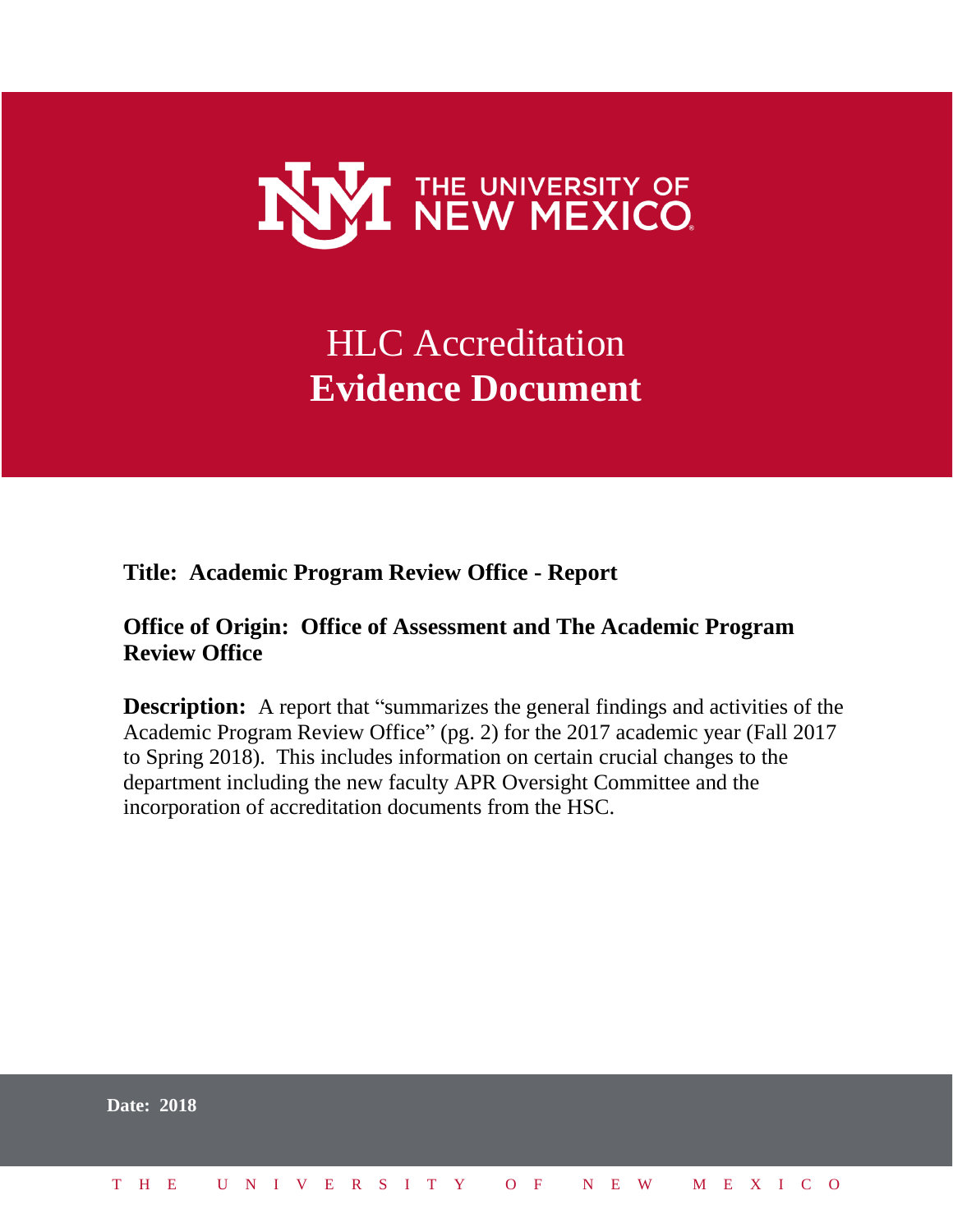

**Academic Program Review Office**

**Report**

**Fall 2017 – Spring 2018**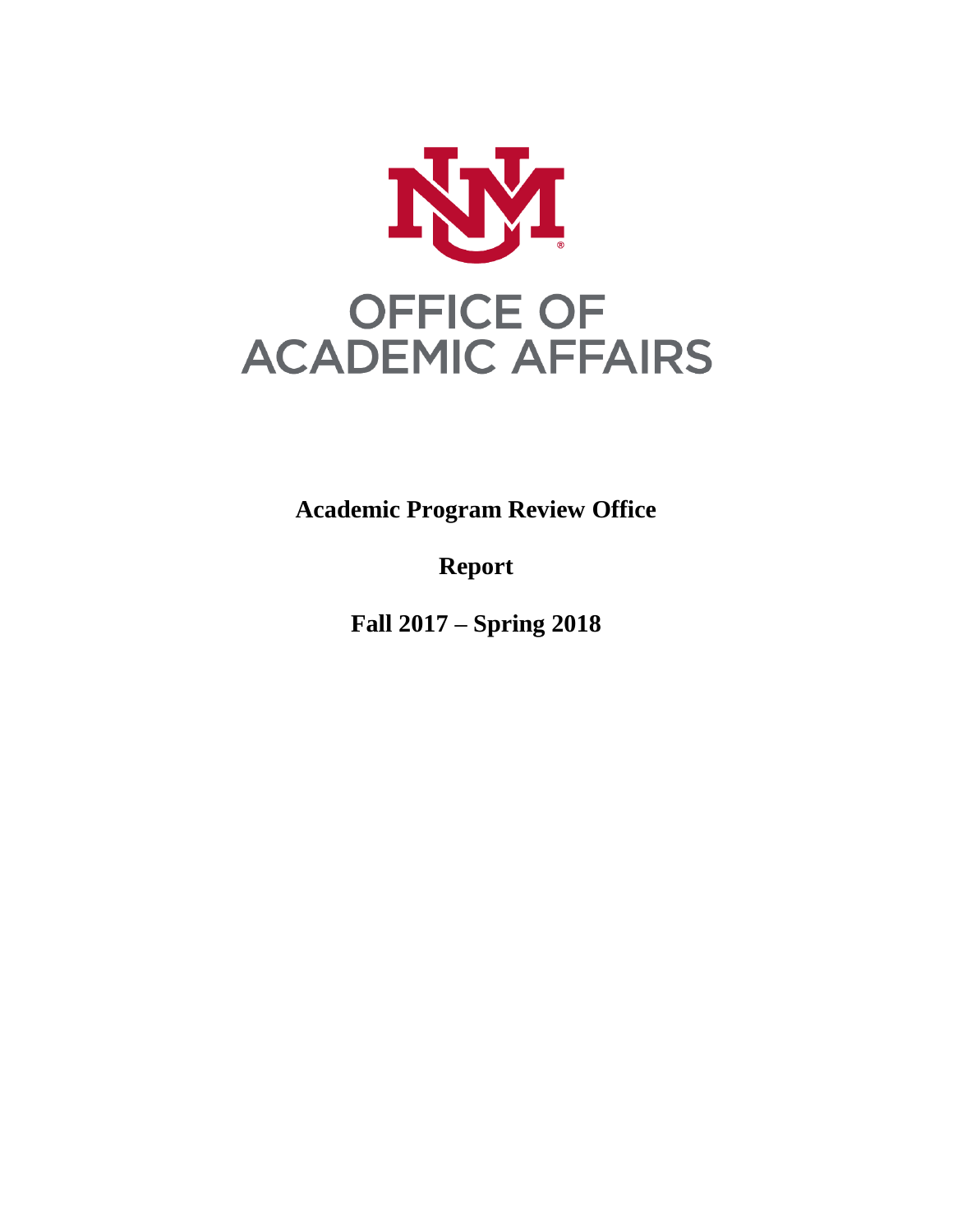## **Executive Summary**

This report summarizes the general findings and activities of the Academic Program Review Office at the University of New Mexico. The office has undergone considerable turnover and change in the past year. At the start of the 2017 academic year, the Vice-Provost, Director of Assessment, and APR Coordinator left the office, creating a two-month personnel vacuum. This impacted the Philosophy, Cinematic Arts, and Landscape Architecture Site-Visits which took place in the Fall semester, and is reflected in the feedback received during those visits. After a new APR Specialist was hired in November as part of the restructure of the Office of Assessment, a variety of changes were implemented to the APR process. The APR Process APP developed by the Institute of Design and Innovation was discontinued following numerous technical issues and repeated feedback from departments engaged in its use. Under the direction of Interim Associate Provost Pamela Cheek, the APR manual was redesigned with input from a newly formed faculty APR Oversight Committee. The new manual and process reflect a more flexible approach to program review that allows departments to better incorporate outside accreditation when applicable. The Office anticipates rolling out the new process for programs undergoing Site-Visits in Fall of 2018. The Office of Assessment also hired a Data Analyst to support the data needs of departments going through the APR process, in reflection of the diminished ability to request batch data from sources such as OIA or Enrollment Management. Finally, the Office has begun collecting accreditation and program review document from HSC for the first time.

Moving forward, the APR Office is working to align APR activities and criteria with Assessment processes on campus and develop a more service-oriented approach to our work with campus partners. To this end, several criteria in the APR Manual were modified to decrease duplication of reports and efforts. The Office has also begun using APR reports and data to support hiring reviews and community engaged learning efforts. In the long term, the restructure of the Office will support the research mission of the university by engaging with grants and other student success initiatives on campus. Finally, the Office has begun working with the Health Sciences Center, School of Law, and Branch Campuses to improve document collection and alignment of program review across the university.

The APRs that have been conducted this academic year have highlighted and underscored various strengths and weaknesses of the university. The first is that UNM is fortunate to have an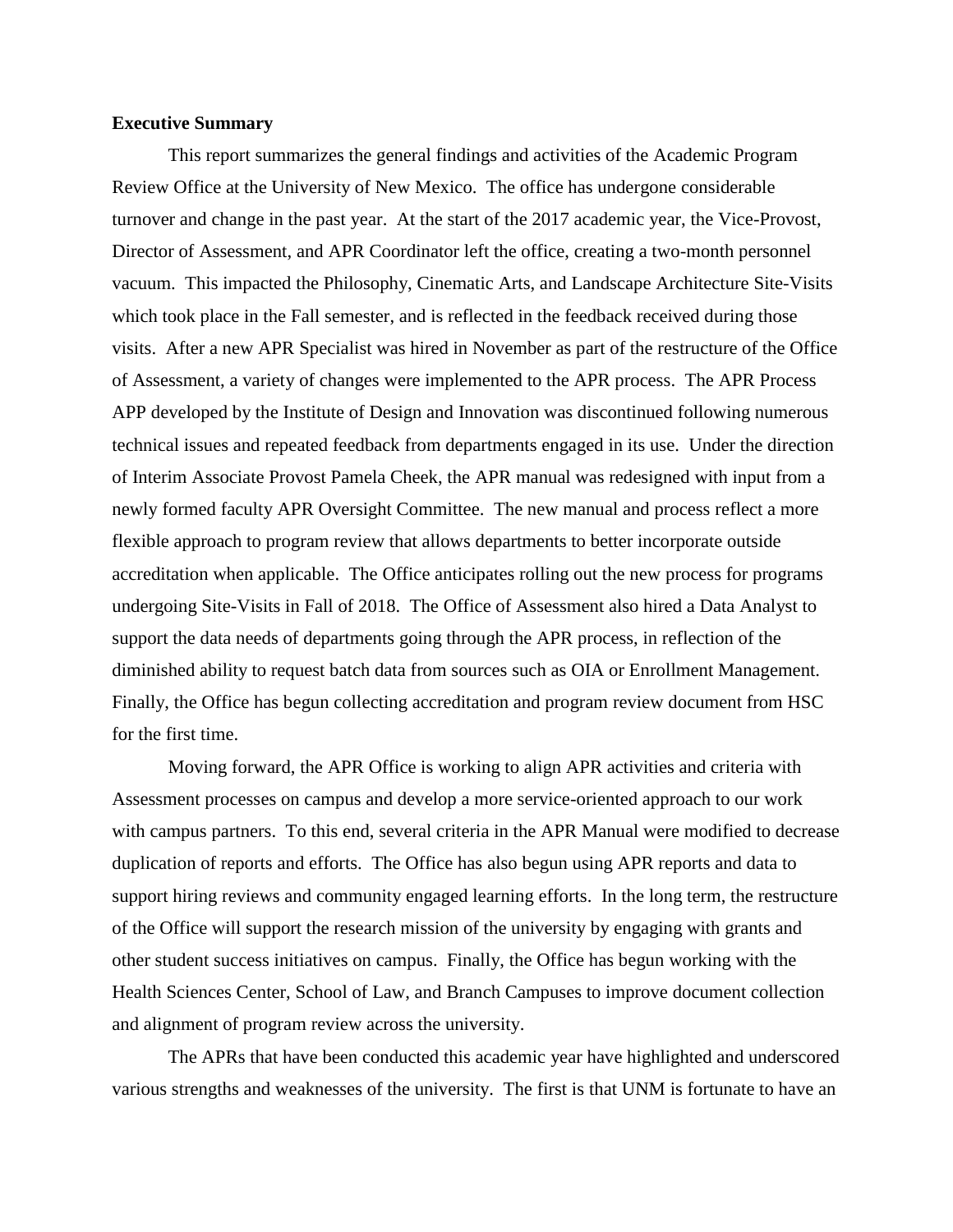unusually dedicated and productive faculty and staff body. This was reiterated across every department review. UNM's departments are conducting exceptional work and producing excellent students and faculty. By and large, they are currently functioning quite well given resource constraints. However, reviewers noted that, due to budgetary issues, these faculty and staff are critically overworked and underpaid. The majority of reviewers argued that the college and university leaders lack a long-term strategic plan for the recruitment and retention of high quality faculty. They warn that unless efforts are made to address these issues, UNM will find itself in serious crisis within the next several years. Finally, assessment practices are inconsistent across the university; where some departments design and implement assessments that yield direct insight into student learning others conduct assessments to meet minimum compliance requirements.

This report is broken down among colleges, and describes the results of APRs conducted during the 2017-2018 academic year while highlighting APR related issues and challenges.

#### **Anderson School of Management**

No updates in the current academic year. ASM will go through its next review Spring of 2020.

#### **Branch Campuses**

Program review at the branch campuses is not currently coordinated by the Main Campus APR Office, however branches are still expected to follow the processes laid out by the Office and submit their findings. Communication has suffered due to turn over in the Office, and is currently being reestablished to gather missing documents and begin providing strategic support.

#### **College of Arts and Sciences**

Philosophy was the only A&S department to undergo a program review during the 2017- 2018 academic year, with its Site-Visit taking place on October  $5<sup>th</sup>$  and  $6<sup>th</sup>$ . Of particular note to the Review Team was the wide number of specializations present in the department, and the fact that no perceivable tensions existed between faculty of different concentrations. PhD placements were considered excellent, and overall the program was described as having nationally competitive potential. However, faculty recruitment and retention were noted as concerns given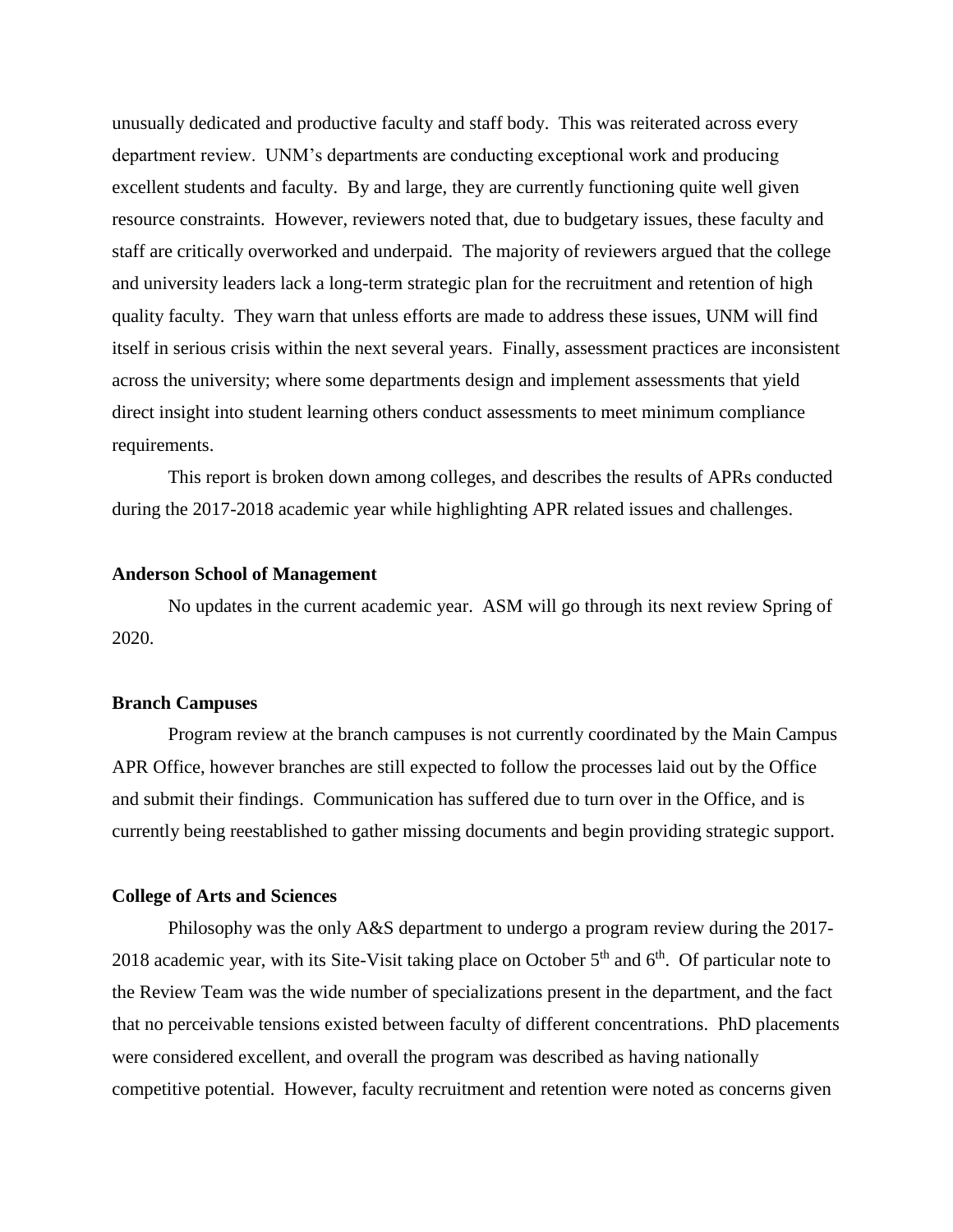budgetary issues, and staff were described as strained by workload. Finally, the PhD program is admitting too few students, in the opinion of the reviewers.

#### **College of Education**

No COE programs went through review during the 2017-2018 academic year, however several APR related concerns exist. Under the previous Office of Assessment leadership, it was determined that all academic programs under the Department of Individual, Family, and Community Education would undergo program review at the same time. However, this has created some confusion in the department, and it appears that several programs have not gone through review in some time. The most pressing concern is Nutrition and Dietetics, which held its most recent review in 2006. Under the current schedule, IFCE will hold its next Site-Visit in 2022, which means that Nutrition will not have experienced a program review in over sixteen years. This is a concern that might be rectified by a mid-cycle review of some kind.

#### **College of Fine Arts**

The Department of Cinematic Arts held a Site-Visit October  $25-27$ <sup>th</sup>. The review team identified faculty commitment and student engagement as the most prominent strengths of the department. Most of the pressing issues stemmed from the recent merger of the Cinematic Arts and IFDM departments. There are currently duplication of curriculum, services, and activities, which the department chair is aware of and working to address. Students expressed some confusion over degree paths, and the review team observed some inconsistencies in student competencies that they tied to a lack of assessment of student learning and skills. The small number of full-time faculty is also noted as a concern for the future of the department. The review team identified an urgent need to augment staff oversight the Mesa del Sol facility. However, they believe that the department has a great deal of potential once these issues are addressed.

# **Graduate Studies**

The only program overseen by Graduate Studies, Water Resources, will go through its Site-Visit in Fall of 2019.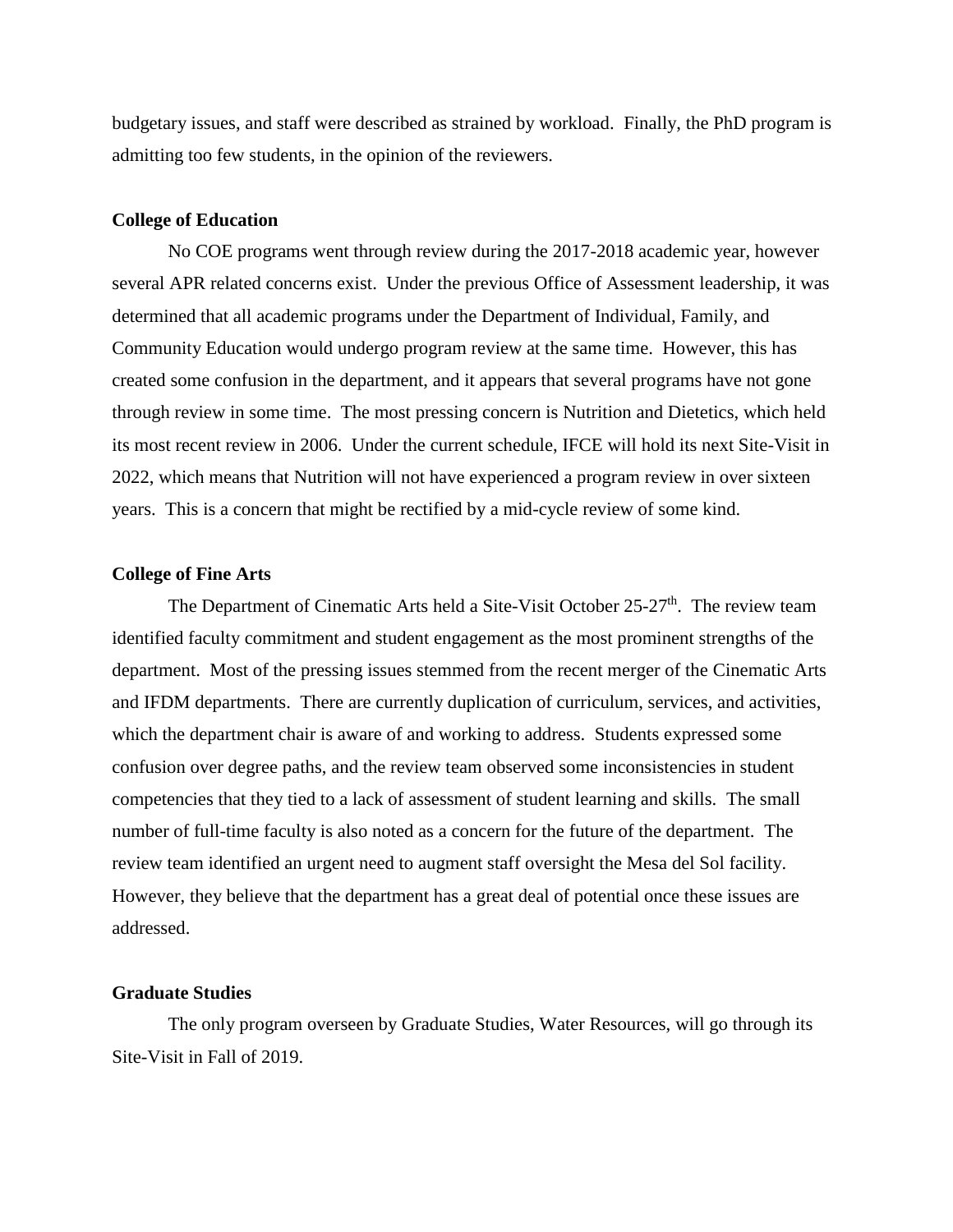# **Health Sciences Center**

HSC program review is not currently coordinated by the APR Office. Following discussions with the previous APR staff, Health Sciences has begun submitting their accreditation documents for archiving in the digital repository as evidence of program review.

## **Honors College**

The only program overseen by the Honors College, Interdisciplinary Liberal Arts, will go through its Site-Visit in Spring of 2022.

## **College of University Libraries and Learning Sciences**

The only program in ULLS, Organization, Information, and Learning Sciences, will go through its Site-Visit Fall of 2018.

# **School of Architecture and Planning**

The Department of Landscape Architecture held its Site-Visit November 13-15, 2017. All criteria were ranked as "Met," and the following key strengths were noted: strong faculty, continuous accreditation, excellent community engagement and departmental environment, and good facilities. Some shortcomings that were identified are a lack of clear strategic planning and a relatively new assessment process that has not been in place for very long. There was also no data provided on student retention and graduation rates, and the review team was concerned about the lack of a graduate handbook. They also felt that building an alumni association could help with identifying external funding and tracking graduate outcomes.

# **School of Engineering**

Four departments held Site-Visits in Spring of 2018, Civil, Chemical and Biological, Electrical and Computer, and Mechanical Engineering. Their findings are articulated below.

Chemical and Biological Engineering: Site visit: May 8-9, 2018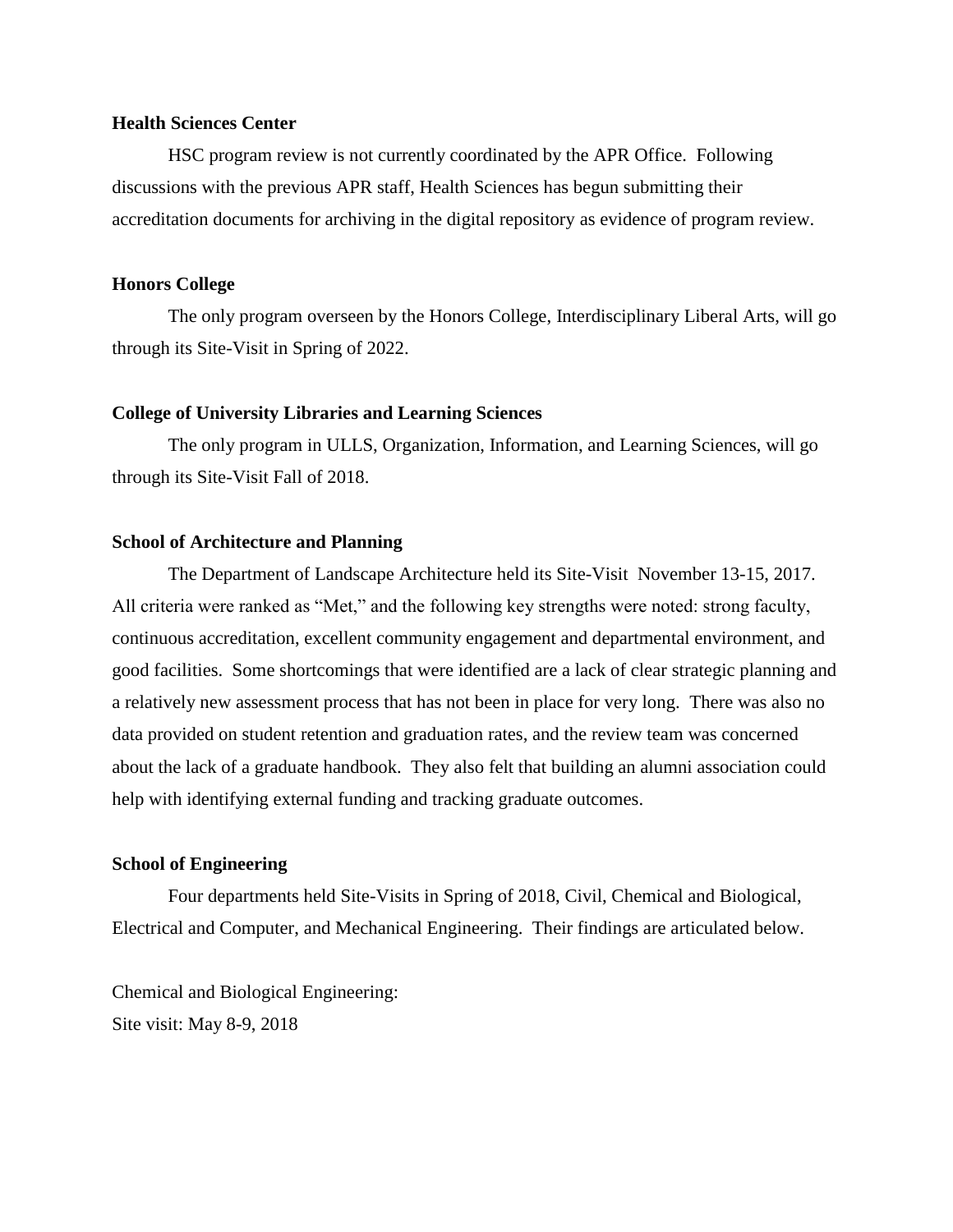The Department of Chemical & Biological Engineering received a score of "Met" on five criteria, as scored by the review team. Two criteria received a "Met With Concerns" score while one criterion was found to have "Not Met" standards.

Overall, the Review Team noted numerous strengths. Reviewers wrote that the department is "a leader at the University of New Mexico in innovation and intellectual property production." The department has placed significant emphasis on improving students' scientific/engineering writing skills through the hiring of a part-time English professor, in order to prepare students for their professional careers. Additionally, a \$2 million NSF grant awarded to the department is "an innovative and unique program that is improving student training." This program was specifically noted as increasing the department's national visibility. In regards to enrollment and graduation trends, the review team noted several areas where the department excels. Like most undergraduate chemical engineering programs in the US, enrollment has grown significantly, however, the student-to-faculty ratio is still considered low, allowing undergraduates access to more opportunities than would be the case with a higher ratio. Furthermore, relative to other engineering programs, the department has high percentages of women and under-represented minorities. Upon graduation, nearly 45% of undergraduates attend graduate school, and many of those students enroll in top programs. Finally, the Review Team was particularly impressed with the department's new facilities where "'interaction areas' facilitated student-student and studentfaculty interactions." Additionally, the laboratory space is well-equipped and had room for future space needs.

The Department of Chemical & Biological Engineering likewise saw their new facilities as a strength with a positive impact on student/faculty morale and on recruitment efforts. Further noted strengths were the increases in the overall graduate student population and the number of awarded B.S. degrees over the past 10 years. Several examples were given of faculty involvement in developing interdisciplinary graduate educational programs, which have grown and now involve faculty from Engineering and other schools. Moreover, the department sees its strong ties to Sandia National Laboratories as a selling point to prospective undergraduate and graduate students, allowing them access to research and internship opportunities not otherwise available.

The Review Team and Department of Chemical & Biological Engineering documented a number of weaknesses within its faculty and programs, many of which are budgetary in nature. Salary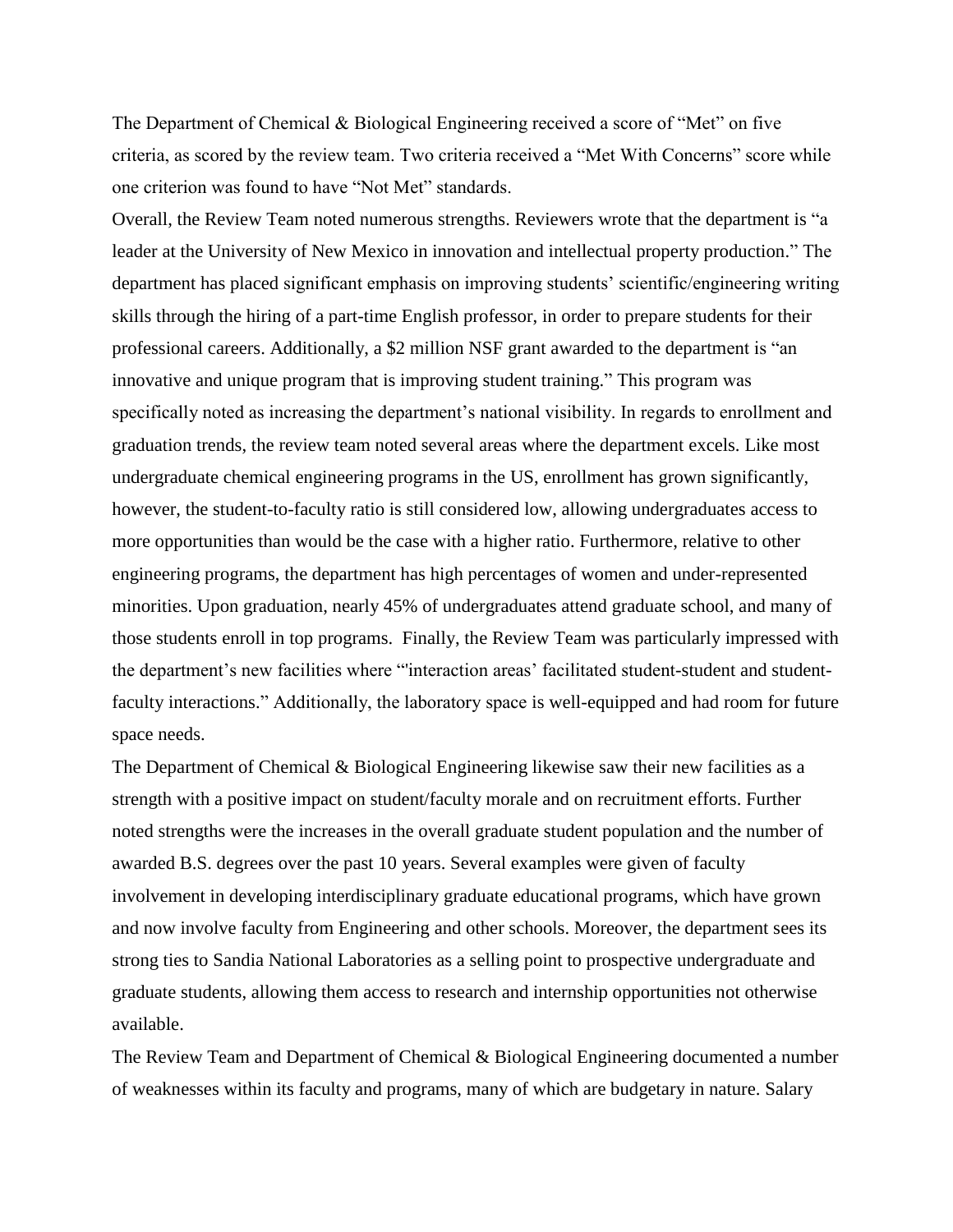compression was noted as a significant issue among mid-career faculty, as "Associate Professors who are productive and have been in the Department for a longer time are paid nearly the same as Assistant Professors." Since the associate rank compression affects female faculty, it raises significant concerns about gender equity. Another weakness documented by the Review Team is that the department does not receive funding to appoint graduate students as teaching assistants. This lowers the number of graduate students that can be recruited, subsequently affecting the national ranking of the department. Muddying the issue is that "the graduate students reported that one-third of the students enter the graduate program without funding", which is at odds with the reporting of the department. This lack of communication affects student morale and the overall effectiveness of the program. In regards to faculty accomplishments, the Review Team did note that that department has received recognition for research and teaching from professional societies/organization, but none have received awards from the American Institute of Chemical Engineers or the Biomedical Engineering Society. Awards received by the faculty from these organizations would enhance the department's visibility and improve its national ranking. Concerning the undergraduate programs, a troubling statement by the Review Team was that a "large number of undergraduate students plagiarized their laboratory/course reports" while the College of Engineering did not take action against this plagiarism.

The Department of Chemical & Biological Engineering identified similar concerns, especially budgetary constraints. The department has not seen significant donations from alumni, which along with constrained funding from the state, has led to budget cuts and mid-year rescissions, affecting morale and the ability to attract graduate students. Particularly, enrollment in the M.S. and PhD programs in chemical engineering has shown a decline over the past 10 years. PhD qualifying exam scores evaluate most students in the "marginal pass" category. While students may participate in cooperative education programs or summer internships, "these play no formal role in the curriculum."

# Civil Engineering:

# Site visit: March 19-20, 2018

Overall, the Review Team noted many strengths of the Department of Civil Engineering. Past APR recommendations were taken seriously and were implemented, such as the establishment of a water resources center of excellence. The change of the department's name to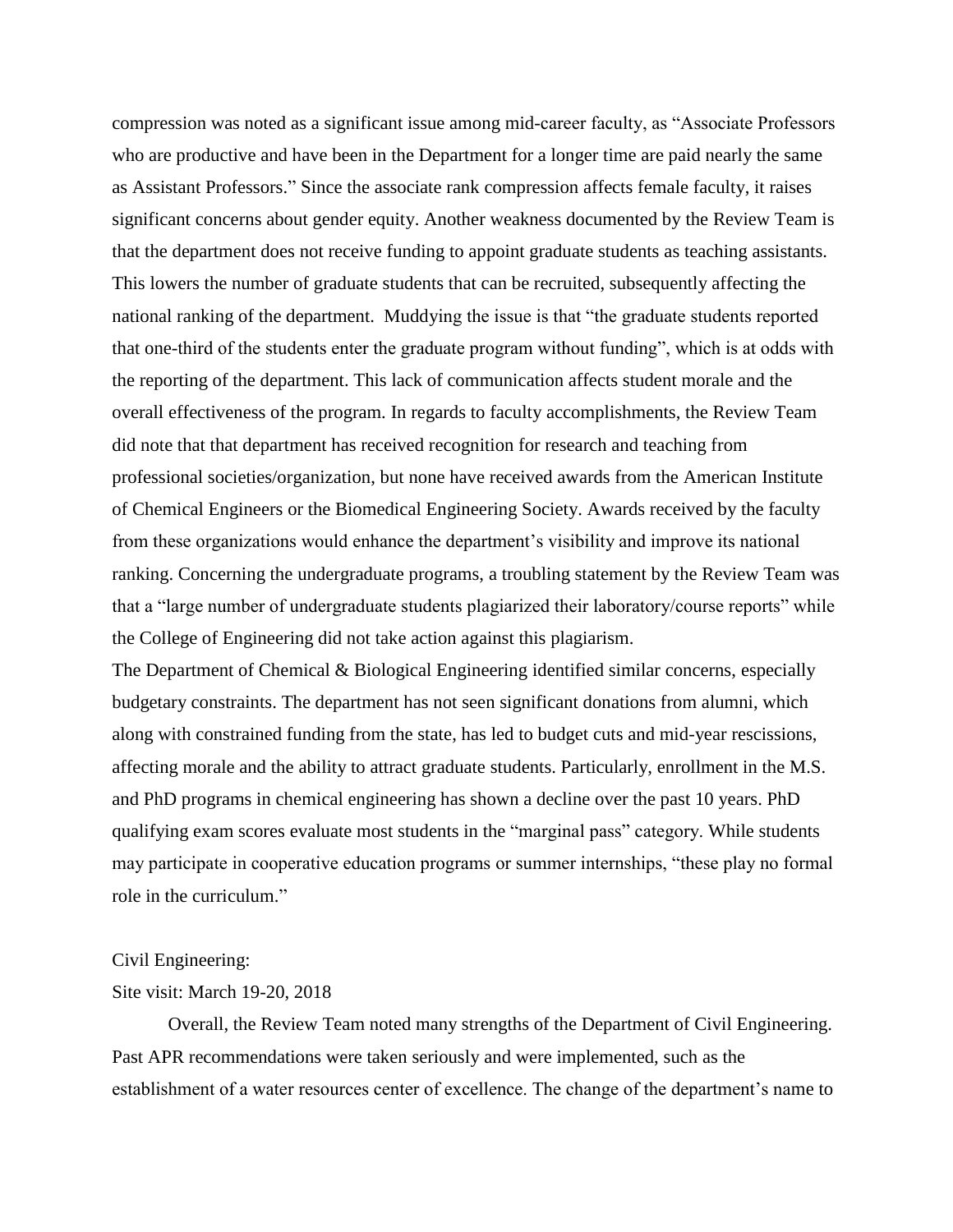the Department of Civil, Construction, and Environmental Engineering was seen as a positive, as it encapsulates the wide breadth of the department. The Review Team found the "increased efforts for online offering of the curriculum in their Master of Engineering" to have increased enrollments, especially among already employed students in need of a flexible schedule. Furthermore, the graduate program enrollments have increased due to coordinated efforts through the School of Engineering as well a departmental organization based on the disciplines pertinent to the department's geographic location (i.e. emphasis on water management). A \$5 million NSF CREST Award was specifically mentioned as important for future enrollment numbers. Faculty excellence in teaching and grant securement was seen as further support for this. The Review Team also saw the department's proximity to several DoE National Labs as important contributors to undergraduate and graduate success. The department itself sees these connections with Sandia and Los Alamos, along with the growth in research funding, as important factors in attracting graduate students. In all, the reviewers saw the increase on national ranking from 82 to 76 as a good sign for the department.

The Review Team identified several weaknesses in the department. They noted that "more concerted efforts in recruiting a more diverse group, especially Native Americans… will further enhance the departmental programs at all levels of instruction." Furthermore, the department could benefit from tracking the success rates of students in passing the FE and PE exams, allowing the department to better assess itself. Some of the weaknesses are financial in nature, such as the lack of salary advancements in the past seven years, the "insufficient number of teaching assistants and support for PhD students," and the lack of technical staff for the laboratories. Reviewers saw teaching loads as higher than in some comparable departments. Finally, the reviewers saw the low number of PhDs graduating on an annual basis as a cause for concern (especially in regards to the department's national ranking), as well as the lack of dedicated office space for PhD students.

#### Electrical and Computer Engineering:

## Site visit: April 2-4, 2018

Overall, the Review Team scored the Department of Electrical & Computer Engineering favorably, with six criteria receiving a "Met" standards. Only two criteria standards were designated as "Met With Concerns." Reviewers noted several strengths of the department,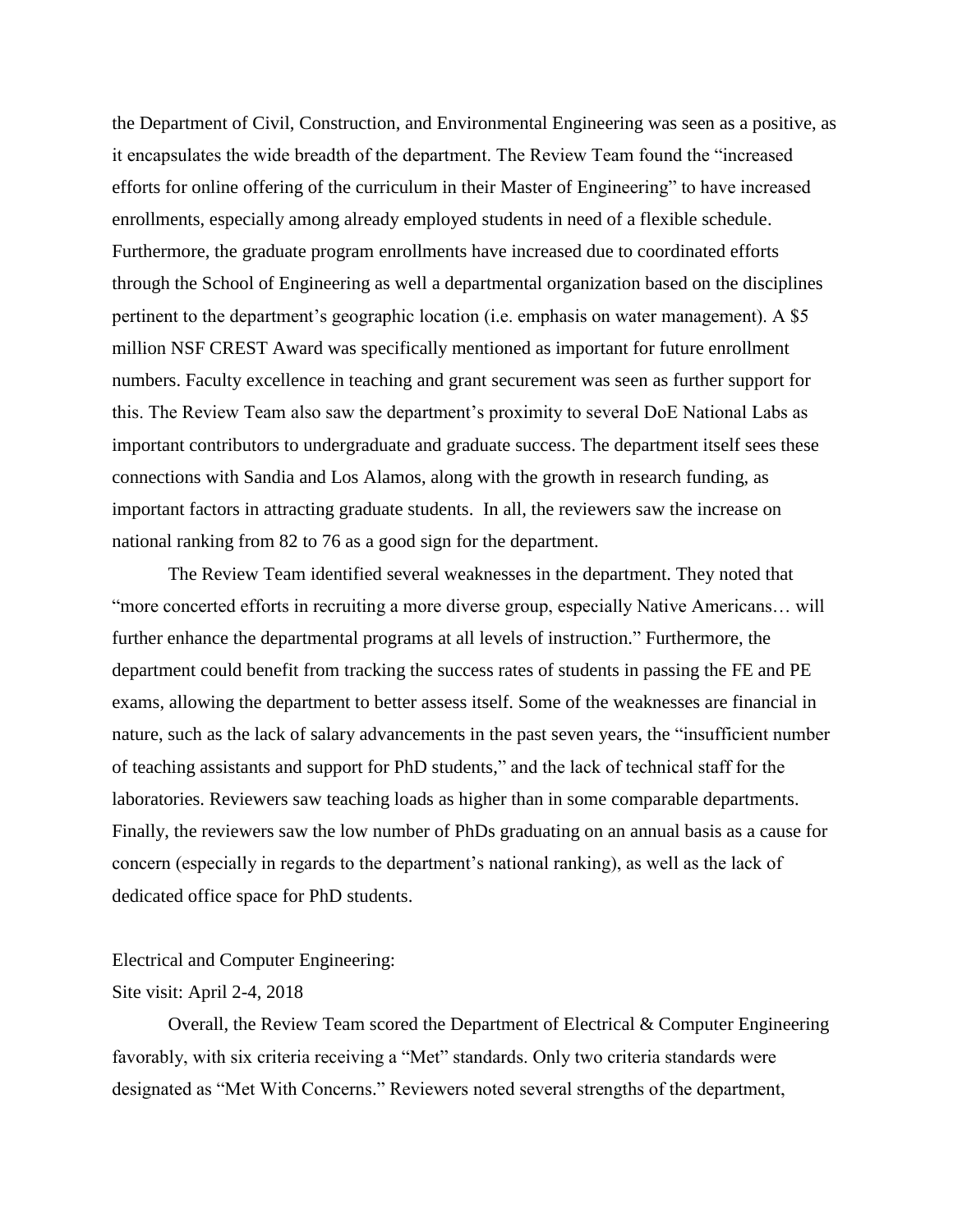especially in regards to faculty and the graduate programs. Faculty and staff morale is exceptionally high, and are also "appreciative of the recent appointment and stabilization of unit leadership." The Review Team noted that "there is truly world-class reputation in several research areas," which in the long run supports the strong PhD program. Reviewers saw that the department effectively leveraged local national laboratories, allowing a strong research program for such a modest-sized department. The department itself saw this area as a particular strength, as it allows many senior designs to be externally sponsored by research laboratories, ultimately providing students "with a unique perspective of engineering." Overall, the department's research portfolio was noted as being excellent in scope and funding level. This supports the production of a large number of PhD students, enabling the "recruitment of strong faculty in a professional and very collegial environment." The Review Team also mentioned the department's 4+1 program, and how it "could lead to recruitment of more master's students from UNM."

Reviewers did find areas of weaknesses within the department, mostly in regards to the small faculty size and declining enrollment in the department across the board. The Review Team saw the declining enrollment within the graduate and undergraduate programs as something that deserves immediate attention. It was noted that this trend is not unusual among other institutions, but, regardless, "the potential impact on revenue could be significant," causing a cascade of problems. A solution to this problem proposed by the reviewers would be to increase recruitment and mentorship of under-represented minority and women faculty, allowing the department to be more marketable to those populations in the undergraduate and graduate student bodies. Another proposed solution would be to consolidate and rename some emphasis areas, which would provide clarity to students and "enable better marketing of the program and its strengths." An increase in faculty or reduction in emphasis areas could also solve an issue presented by the undergraduate students, where concerns were expressed about the lack of interaction with tenured and tenure-track faculty. Furthermore, while the department's relationship with national laboratories was seen as a strength, the reviewers did seem to believe that this relationship could be improved, especially those between faculty and laboratory personnel.

# Mechanical Engineering: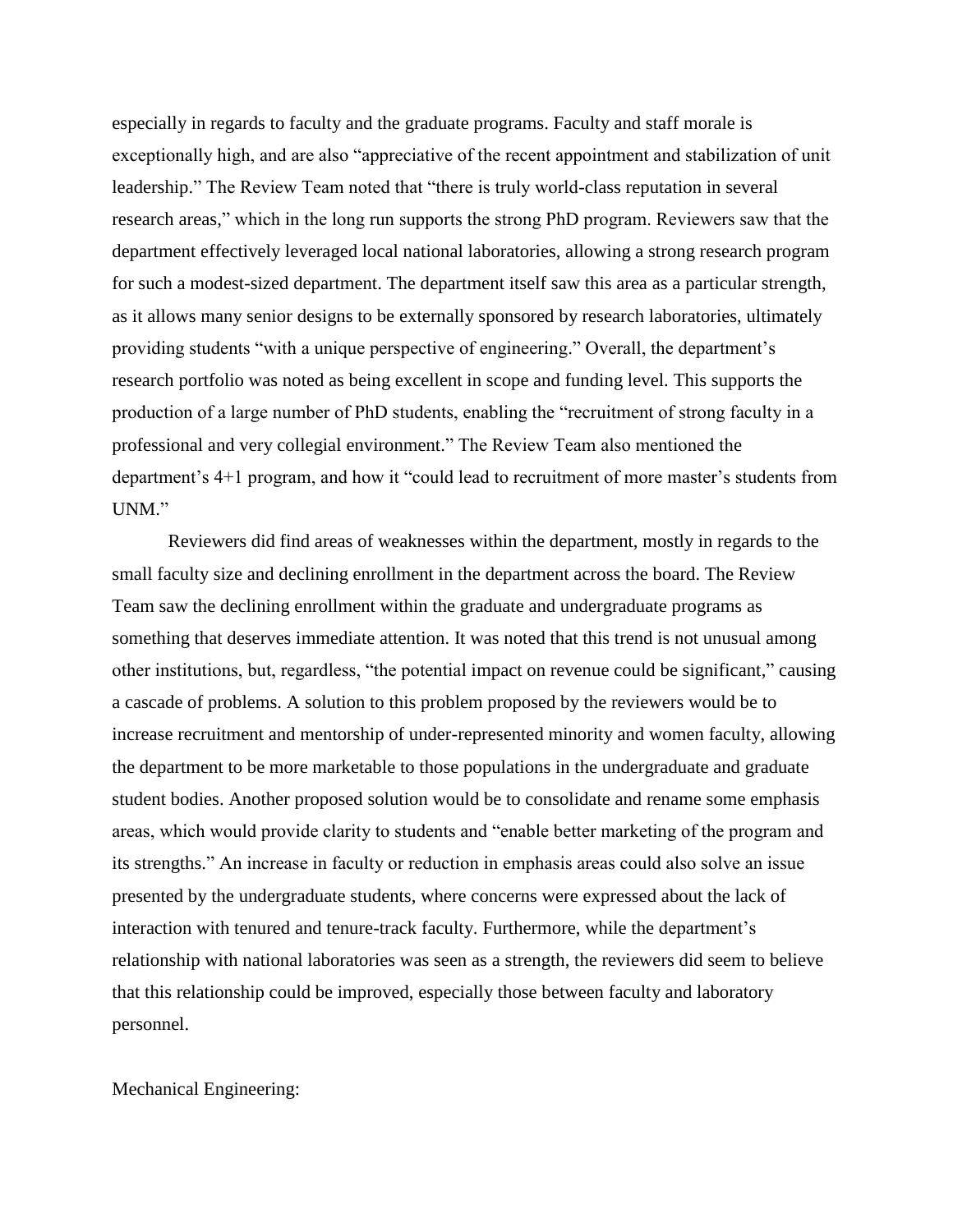Site visit: March 26-28, 2018

Overall, the Review Team noted several criteria as "Met with Concerns" standards for the Department of Mechanical Engineering. Reviewers did note several strengths of the department. A notable strength as documented by the Review Team was that "student learning goals and outcomes are appropriate for training modern mechanical engineers." Furthermore, the student population of the department felt confident upon graduation that the knowledge and skills that they were taught would be useful in their careers. Despite a high student-to-faculty ratio, the Review Team felt that "recent opportunities to hire faculty/lectures will enable the department to begin addressing significant enrollment growth," perhaps avoiding any future issues usually associated with these high ratios. Furthermore, the department has a reduced teaching load for junior faculty and a satisfactory mentoring role for said faculty, allowing them to achieve research development. Like most engineering programs in the US, enrollment for the department is increasing substantially in the undergraduate programs, as well as stable production of graduate degrees, ultimately resulting a wide diversity of capstone design projects. The proximity of the department to national laboratories such as Sandia and Los Alamos were seen by the Review Team as excellent opportunities for undergraduate and graduate students. The FSAE program was seen as "a very unique cornerstone of the department, both from an educational perspective and as a high-visibility activity that showcases the immense talent of the ME students." Also, the facilities building has unique attributes (namely solar and energy efficiency) that could provide unique learning experiences for students.

Despite the Review team noting that recent opportunities for faculty hiring could resolve the high student-to-faculty ratio, the reviewers still saw it as a weakness for the department. Reviewers saw it as a catalyst for numerous issues, including poor one-on-one time with students and "as class size is limited to ensure quality instruction, the teaching load of the faculty is much higher than at peer institutions." In all, this high ratio "likely adversely impacts all aspects of faculty productivity and student learning." Due to the high ratio, students seem to have limited knowledge of undergraduate research opportunities, and staff turnover rate is high. Aspects of the facilities for the Department of Mechanical Engineering were similarly seen as a concern, as they are "in desperate need of both space relief and modernized space to ensure that the department can meet its teaching and research missions." Generally, instructional laboratories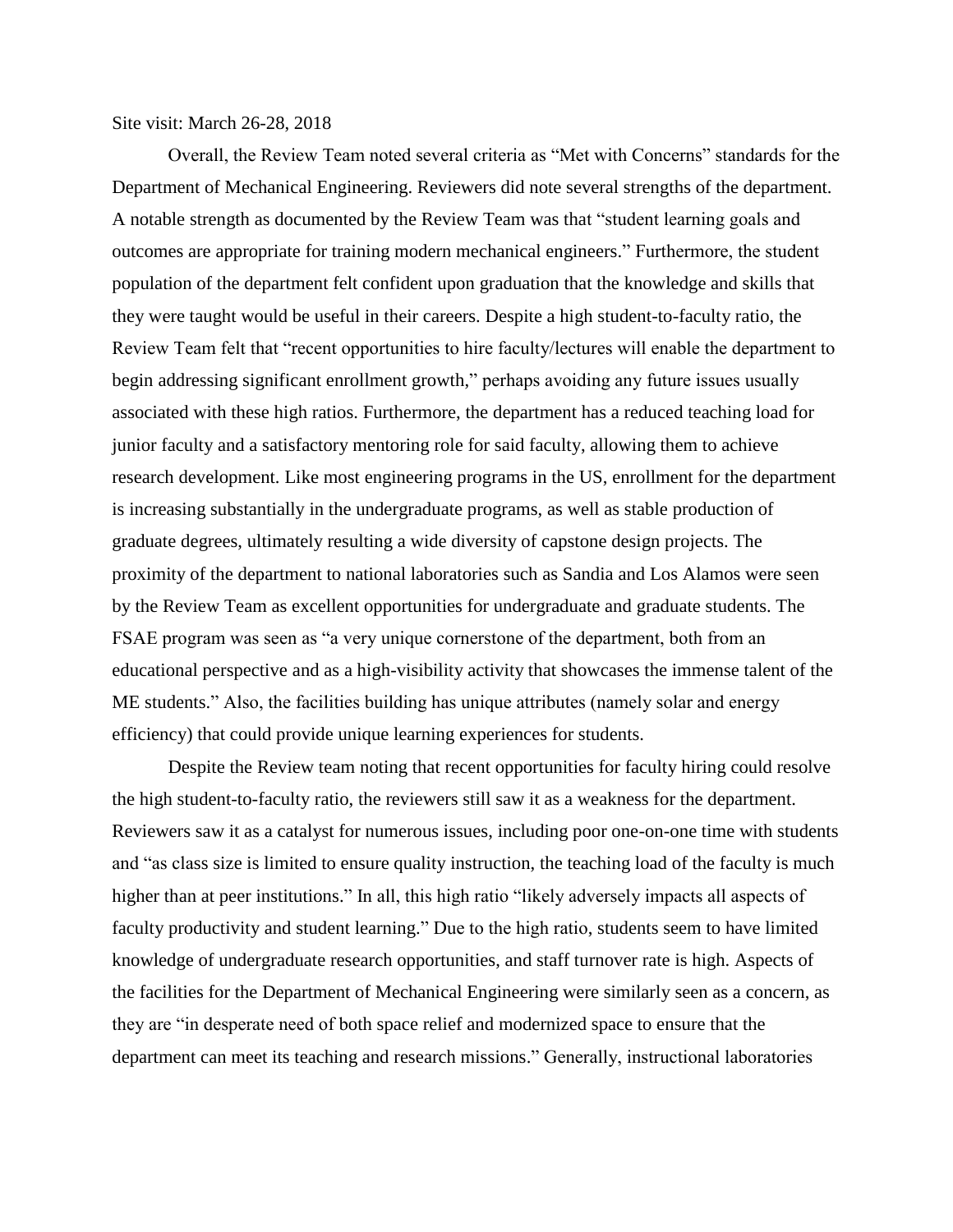are small and cannot handle the high undergraduate enrollments currently being seen in the department.

#### **School of Law**

As with HSC, the School of Law is subject to the APR process, but coordinates its own program review. Documents have not historically been collected by the APR Office, but discussions around alignment and collection of materials have begun.

#### **University College**

The only unit under University College, Liberal Arts and Integrative Studies, does not go through the APR process until Spring of 2022.

#### **APR Feedback**

The APR Office solicits feedback from departments faculty, staff, and review teams in order to improve the APR process. Units are asked about the ease of the APR process, included guidance offered by the Office, ability to complete the Self-Study, obtain data, and help in setting up the Site-Visit. Feedback was largely negative for the Fall APRs due to the personnel gap during the beginning of the semester. However, there were several comments related to overall APR processes that give insight into potential improvements. The most notable is access to data for the Self-Study. Due to budget constraints and personnel shortages, the Office of Institutional Analytics and Enrollment Management is no longer able to accommodate batch data requests. Units are now in the position of needing to obtain data themselves through IDI dashboards or MyReports. This has been challenging as many units lack experience in working with MyReports, and often data available on IDI is not updated or accurate. The hiring of a Data Analyst in the Office of Assessment and APR has mitigated some of these issues through the creation of data workshops, but the Office remains concerned about the sustainability of this structure.

Units also identified significant issues with the APR Process App designed by IDI to facilitate the creation of the Self-Study. Programs that used the App experienced recurring technical issues that hampered productivity and impacted the quality of their work. This is primarily what lead to the decision to discontinue the App. Units similarly found that reflective